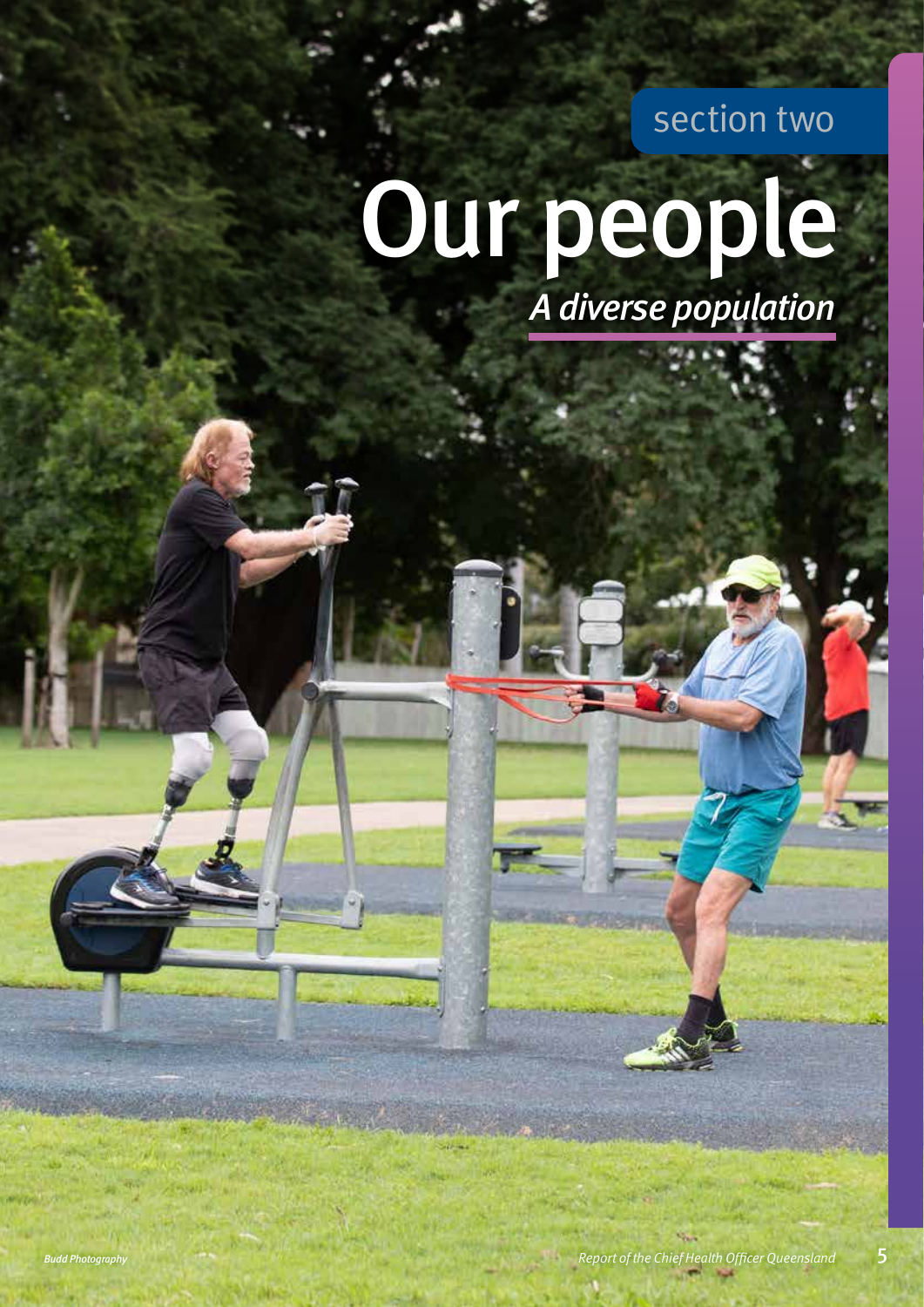## Our people

## Introduction

Our people are Queensland's most important asset. Queensland has the third largest population in Australia. The State's land mass covers 23% (1,730,648 km<sup>2</sup>) of the Australian continent yet more than half of its population resides in the South East. Queensland's geography ranges from sandy beaches and tropical islands to rainforests to dry deserts and its climate ranges from hot desert/semi-arid through to tropical monsoon. The diversity of Queensland's geography and climate is reflected in the diversity of its people, their social and physical environments, and their health status. Queensland's people are frequently affected by drought, heatwaves, bushfires, tropical cyclones and floods and these factors play an increasing role in overall health and the ability of governments, health services providers and communities themselves to respond.

This chapter presents an overview of the key demographic characteristics of Queensland (Figure 2.1) including population growth, age and sex distributions, socioeconomic and diversity indices, and regional characteristics.

## Our population and growth

In 2018, Queenslanders represented approximately 20% (5,011,216) of Australia's population. The Queensland population is projected to grow by 14% to 5,720,000 by 2026 (Figure 2.2).<sup>21</sup> The largest driver of population growth in Queensland is natural increase (36%), followed by net overseas migration (34%) and net interstate migration (30%).<sup>22,23</sup> The natural increase of about 30,000 people in 2017–18 included more than 60,000 babies born, offset by about 31,000 deaths. Net overseas migration was 16% lower in 2017–18 than in 2016–17. Temporary visa holders (86%) represented the largest contribution to Queensland's net overseas migration in 2017–18. Net interstate migration from Australian states and territories contributed about 24,700 people to Queensland in 2017–18.

#### Figure 2.1 *Key population characteristics,1 Queensland, 201820*



Figure 2.2 *Population growth by age, Queensland, 2002–202621*



## Rural, regional and remote Queensland

Rural, regional and remote areas of Queensland are great places to live and work, however, there are specific population issues of concern in these regions of the state. These include declining population growth due to outmigration of youth and environmental and economic challenges, particularly natural disasters such as drought. These contribute to the ageing of these communities and accelerate challenges with respect to workforce and skills shortages, downturns in service and business viability and equitable access to health care.<sup>24</sup>

Areas of population decline in Queensland include the North West, Central West and the South West Hospital and Health Service (HHS) areas with declines of 12%, 14% and 7% from 2011 to 2017.25





Wide Bay

*1 LOTE: Languages other than English*

70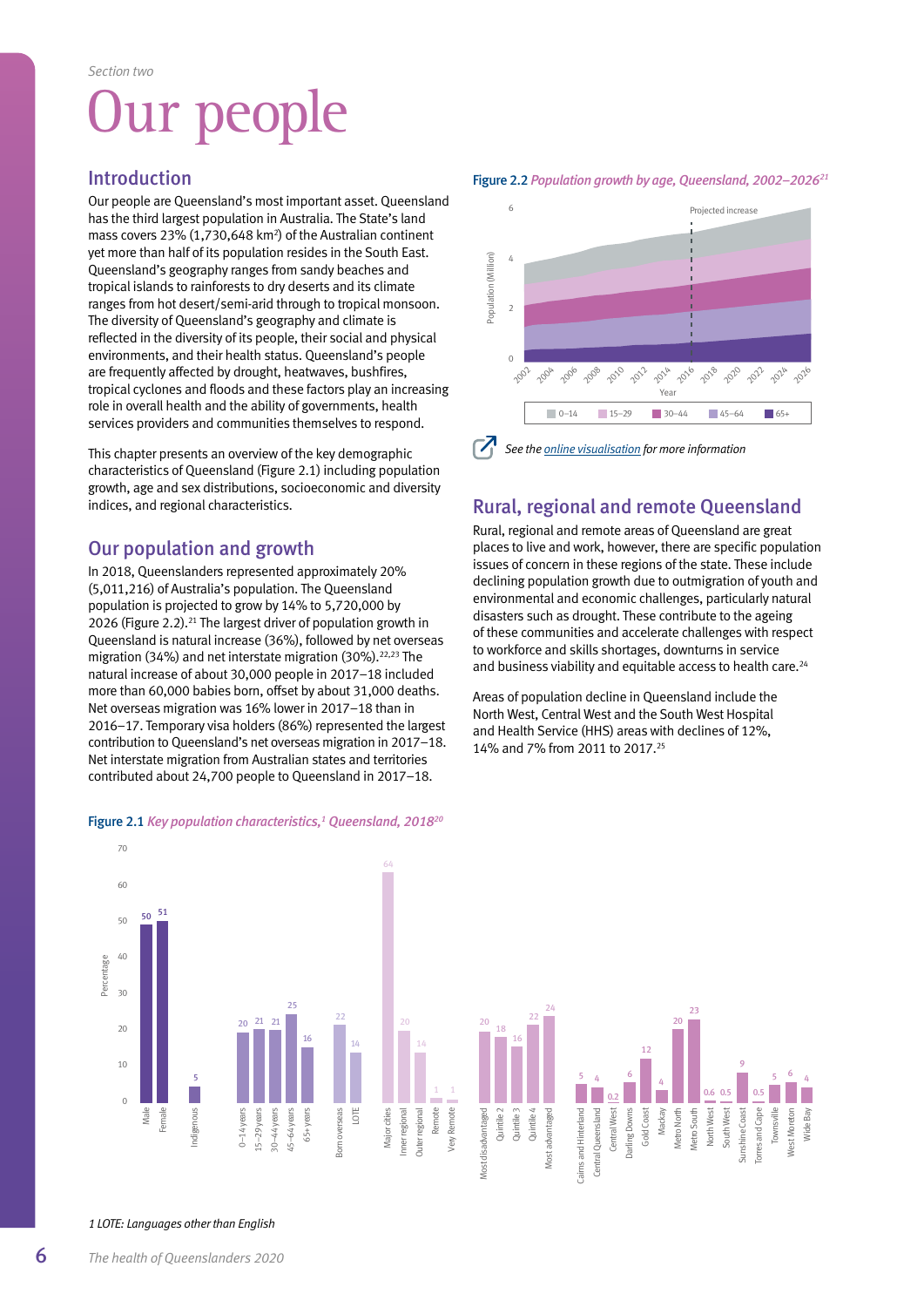## Children

The social and physical environments of a child, including during foetal development, are key determinants of health and wellbeing across the lifespan. Safe and healthy environments that incorporate responsive caregiving and nurturing ensure children develop to their full potential.<sup>26</sup> In 2018, there were about 980,000 children aged 0–14 years in Queensland— 19.6% of the total population (Figure 2.2). Of all families in Queensland in 2016 (1,221,148), 430,937 were couple families with children less than 15 years of age and/or dependent students and 136,240 were one-parent families with children less than 15 years of age and/or dependent students.23

In 2019, 34.9% of Queensland children aged 0–12 years were attending Australian Government subsidy approved childcare services—the national proportion was 31.5%.<sup>24</sup>



Aboriginal and Torres Strait Islander children comprised 8.3% of children aged 0–12 years in the community and they represented 5.9% of childcare attendees. Children with a disability represented 7.4% of children in the community but only 2.7% of childcare attendees. Low income families represented 25% of childcare attendees (18% in the community). Children from regional and remote areas were under-represented among childcare attendees.28

In 2019, 335,804 (52.2%) Australian children aged four or five years were enrolled in a preschool program (328,134 attending) and 63,135 (47.9%) Queensland children were enrolled (61,592 attending).<sup>28,29</sup> Of Queensland children, 5637 of those enrolled were Aboriginal and Torres Strait Islander of whom 5430 were attending, with 676 (12%) of those in remote/very remote regions.28,29 This was a 16% increase from 2018 in Aboriginal and Torres Strait Islander children enrolled in preschool in Queensland.28,29

In 2019, school attendance for eligible Queensland children was 92.1% for Years 1–6 (93.0% in 2015) and 89.7% (91.1% in 2015) for Years  $7-10$ .<sup>30</sup> This was comparable to national proportions of 92.4% and 89.9% respectively. Apparent Year 12 retention (that is, the proportion of children from the respective Year 10 cohort who completed Year 12) for all fulltime students in 2018 was 83.7% (79.2% nationally). The corresponding proportion for Aboriginal and Torres Strait Islander students were 73.1% for Queensland and 59.8% nationally.<sup>30</sup>

**Aboriginal and Torres Strait Islander young people's engagement with Year 12 has improved markedly from the 46.7% reported in 2009.**

To obtain more information about children in Queensland, The Growing Up in Queensland Study that was conducted in 2018 interviewed more than 7000 children from more than 40 communities in Queensland. It provides a detailed overview of what children and young people consider important to their current and future wellbeing.<sup>31,32</sup>

## Young people

The transition from child to adult is characterised by important stages in physical, intellectual and emotional development. These stages are informed and influenced by the development of autonomous identities, independent social networks and the initiation of intimate relationships. It is a period of developing the capacity to make their own decisions and thus the time when young people make important health and wellbeing choices. In 2018, there were about 1,020,000 young people aged 15-29 years in Queensland-20% of the population.<sup>20</sup>

## **At a glance**

The 2018 Queensland population was 5,011,216 persons

Areas of population decline in Queensland include the north-west, central-west and south-west

From 2013 to 2018, the number of Aboriginal and Torres Strait Islander Queenslanders aged 65 years and older increased from about 6900 to 10,000

Queensland is home to people from more than 220 countries, who speak more than 300 languages and belong to more than 100 religions

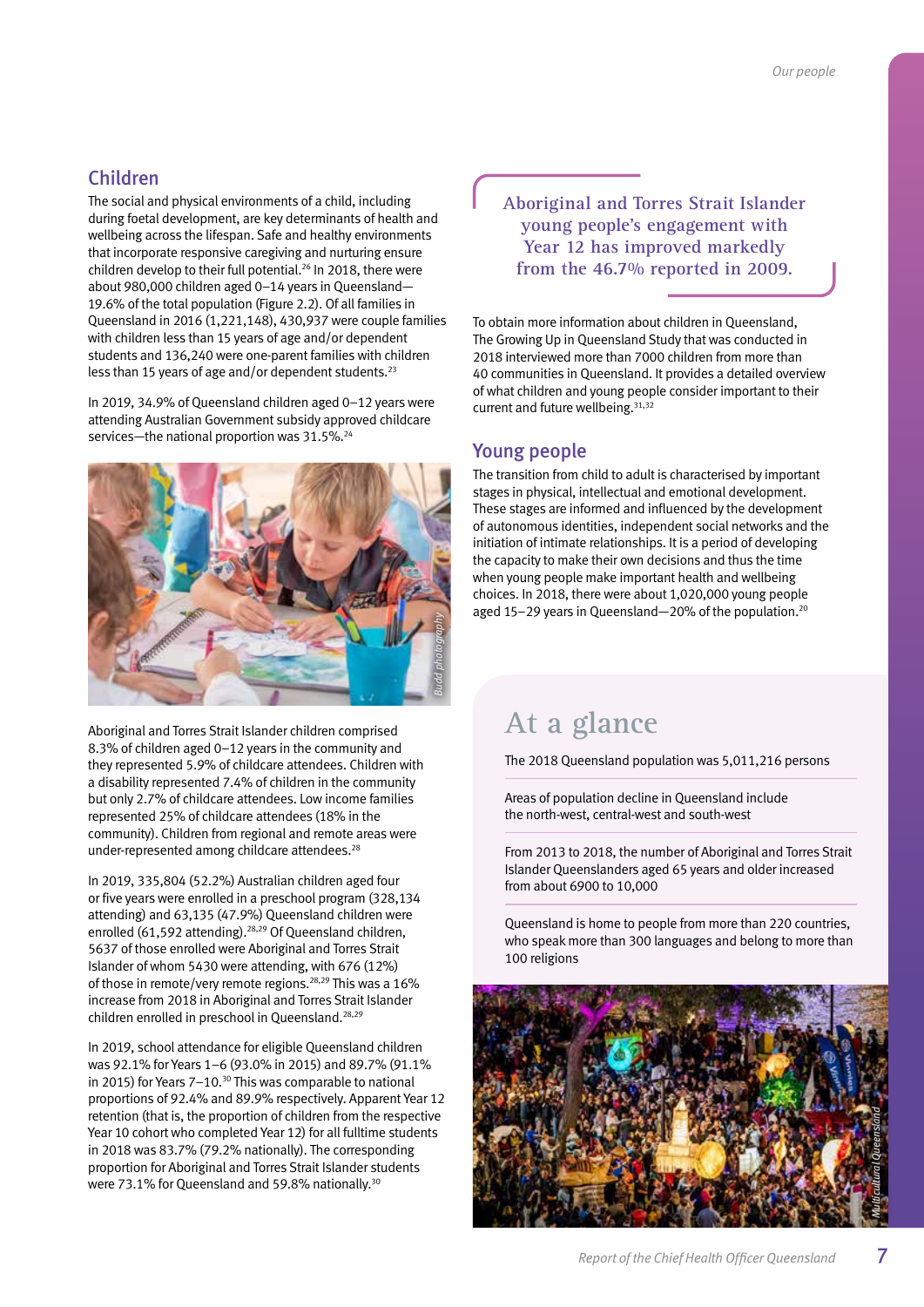

### **Half of young people aged 18–29 years live with their parents.**

Nationally, among those aged 15–24 years, the majority live in couple-parent or single parent households but a small share (6.6%) live in couple households without children and 4.6% live alone.33 Queensland has experienced higher growth in the proportion of young people aged 18–29 years living at home compared with the rest of the country, rising from 31% in 2001 to 52% in 2017.<sup>33</sup>

Nationally, the proportion of young adult women living with their parents increased by 48% compared to 20% for men. The reasons for the increase are complex, however, economic and educational factors as well as marriage decline are likely to be key drivers as they are over-represented among the unemployed, non-working fulltime students and those who are single.<sup>33</sup>

In 2019, proportionate to population size, 81% of 15–19 yearolds, 70% of 20–24 year-olds and 73% of 25–29 year-olds were fully engaged in work and/or study (83% in major cities, 74% in inner regional areas and 72% in outer regional and remote areas).33,34 There has been no clear trend in young people fully engaged in work and/or study in Queensland over the past 10 years.

## Younger and middle-aged adults

The period from 30–64 years of age is dominated by employment, careers and job security, finding a stable place to call home, consolidating social networks, establishing and nurturing long-term relationships, raising children and planning for retirement. It is also the period in which many chronic diseases of adulthood transition from pre-clinical to clinical conditions and thus when early screening and detection are key to reducing the burden of disease.

In 2018, there were about 2,250,000 people aged 30–64 years living in Queensland, representing 45% of the population.20

• In 2019, an estimated 645,000 (64%) younger adults aged 30–44 years and 695,000 (56%) aged 45–64 years were currently fully engaged in employment and/or enrolled in some form of study.<sup>34</sup>

- Nationally in 2014, 17% of 35–44 year-olds, 26% of 45–54 year-olds and 32% of 55–64 year-olds had cared for a person with a disability, long-term condition or older person in a 4-week period and 29%, 29% and 36% respectively were providing support to other relatives living outside the household.36
- Approximately 9–16% of those aged 35–64 years of age were living alone in 2014.<sup>36</sup>
- Between 13–16% of people aged 35–64 years had experienced homelessness in 2014.36
- In 2017–18, of the 21% of Australian males and 24% of Australian females aged 15–64 years who had no superannuation coverage, 16% were males and 22% were females aged 55-64 years.<sup>37</sup>



#### Older people

The ageing of the population is possibly the most important demographic change that is occurring in developed countries. As medical advances extend life, key components of health and wellbeing such as quality of life for our older people become more important. Thus, initiatives that facilitate independence, active participation in society and the ability to spend as much time as possible in their own homes, close to family and friends, will be increasingly needed.

**In 2018, there were about 770,000 people aged 65 years and older in Queensland—15.4% of the population. The proportion of people in this age group is expected to reach 17.3% in 2026.**

In 2017–18, it was estimated that 35% of Australians aged 65–74 years lived in single person households, increasing to 52% among those aged 75 years and over.<sup>38</sup> Approximately 70% of those aged 65–74 years lived in households that were owned without a mortgage, increasing to 74% in those aged 75 years and older. Similarly, the majority lived in households in which there were no persons in the labour force (65% and 90% respectively). The contribution of government pensions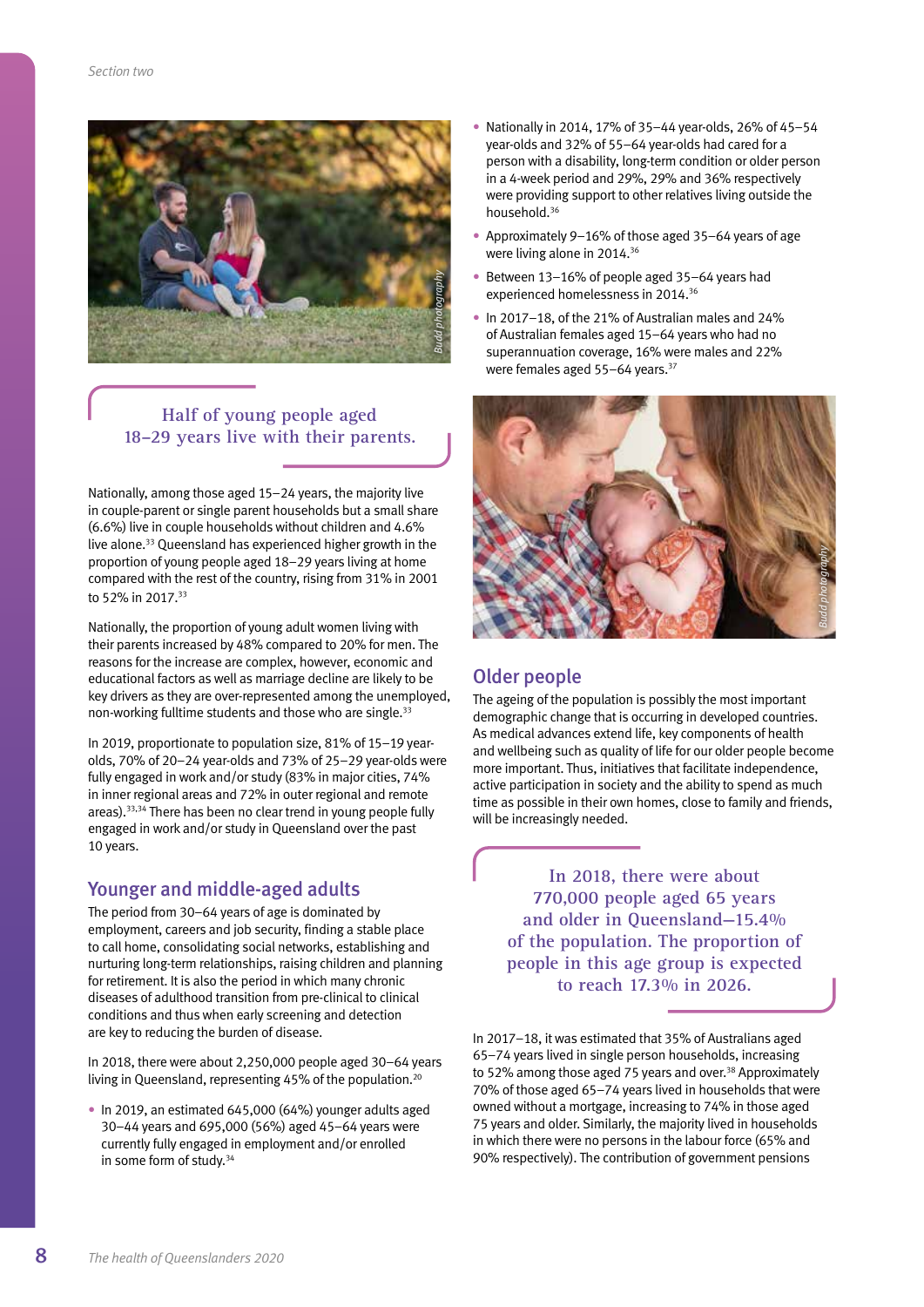and allowances to gross household income was 90% or more in 31% of households in which the reference person was aged 65–74 years and 49% for those aged 75 years and older. $38$ 



## Aboriginal and Torres Strait Islander people living in Queensland

Aboriginal and Torres Strait Islander people are the world's oldest living culture with many strengths to be celebrated. Aboriginal and Torres Strait Islander people experience health inequity which is due to a variety of reasons, including systemic racism that continues to pervade daily life. We know that Aboriginal and Torres Strait Islander people are best placed to define what their health needs are and what solutions are most appropriate. While moving forward we plan to have a strong partnership focus, we are not relinquishing our responsibility to eliminate systemic racism in our health services and promote environments that are culturally safe.

In 2018, one-third (34%) of Aboriginal and Torres Strait Islander people living in Queensland were aged 0–14 years (82,500), and 28% were aged 15-29 years (67,300).<sup>21</sup>

The proportion of Aboriginal and Torres Strait Islander children in Queensland is projected to decrease to 32% by 2026 and Aboriginal and Torres Strait Islander young people to remain similar at 28% by 2026.<sup>39</sup> The proportion of younger Aboriginal and Torres Strait Islander adults is projected to remain similar at 17% in 2020 and 18% by 2026 and to remain the same for middle-aged Aboriginal and Torres Strait Islander adults at 16% in both 2020 and 2026.39

From 2013 to 2018, the number of Aboriginal and Torres Strait Islander people in Queensland aged 65 years and older increased from about 6900 to 10,000, an increase of the total Aboriginal and Torres Strait Islander population from 3.3% to 4.3%.<sup>39</sup> The proportion of older Aboriginal and Torres Strait Islander people is projected to increase from 4.8% in 2020 to 6.3% in 2026.39

Language is a key element of Aboriginal and Torres Islander people's sense of identity, cultural expression, spiritual and intellectual sovereignty and wellbeing.40 However, a consequence of colonisation, removal, or migration from traditional lands and government policy up until the 1970s has been the loss of many Aboriginal and Torres Strait Islander languages. In many areas of Australia attempts are being made to restore and preserve Aboriginal and Torres Strait Islander languages. In the Torres Strait and Cape York Indigenous Regions, 78% and 40% of Aboriginal and Torres Strait Islander residents respectively spoke an Aboriginal and Torres Strait Islander language at home.41 Less than 10% of Aboriginal and Torres Strait Islander people living in Queensland reported speaking an Aboriginal and Torres Strait Islander language at home in 2016, a decline of 20% since 2006.<sup>41</sup>

Fourteen per cent of Aboriginal and Torres Strait Islander households were lone person and 5.1% were multiple family compared to 24.0% and 2.0% among other Queenslanders. Single parent (36%) or couple-parent (40%) families with children predominated in Aboriginal and Torres Strait Islander households.<sup>41</sup>

More Aboriginal and Torres Strait Islander people living in Queensland rent than own or have a mortgage on their home than other Queenslanders, equivalised household incomes remain lower, and the difference in median total weekly household incomes has continued to grow from 2006 (from \$138 to \$190 per week).41



## **Diversity**

The diversity of a population generates substantial social, cultural and economic benefits. Valuing diversity is important to the health and wellbeing of individuals and their communities, as well as to the quality of policies and strategies aimed at promoting equity, creativity, innovation and adaptability in societies and organisations.<sup>42</sup>

#### *Country of birth*

Queensland is home to people from more than 220 countries, who speak more than 300 languages, and inclusive of more than 100 religions.43 Of those born overseas, New Zealand (4.3%), England (3.8%), India (1.0%) and China (1.0%) were the most common countries of birth. One in four Queenslanders (26%) reported both parents were born overseas and 11% had one parent who was born overseas. One in seven people (14%) spoke a language other than English at home in 2016, the most common being Mandarin, Vietnamese, and Cantonese.43 Detailed data on the characteristics of Queensland's overseas population can be found in the Queensland Government's **Diversity Figures report.**<sup>44</sup>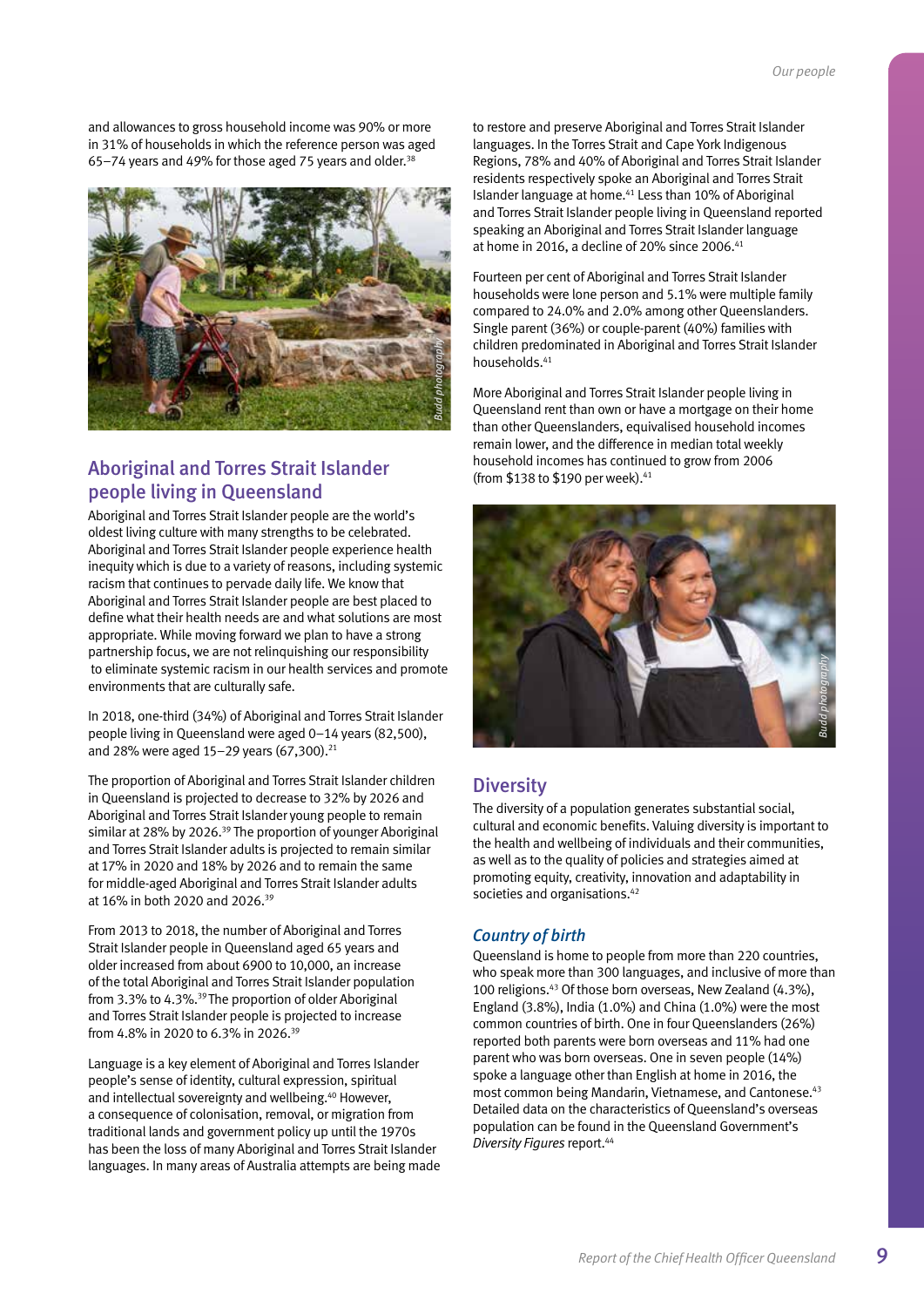

#### *Religion*

Religion and spirituality are known determinants of health behaviours and health outcomes, both positive and negative. Religious affiliation in Australia is decreasing, with an estimated 0.2% of Australians in 1911 reporting no religion compared to 30% of Australians in 2016.45 The reasons for this change are complex but thought to be related to the increasing pluralisation and liberalisation of developed societies.45 In 2016, the largest religious groups were Western (Roman) Catholic (21.7%) and Anglican (15.3%) whereas Islam (3.6%), Buddhism (3.2%) and Hinduism (2.6%) comprised the largest of the non-Christian religions; 29.5% of people reported no religion and 9.5% did not answer the question.<sup>46</sup>



#### *International students*

With a steady increase in the number of international students in Australia, greater attention is being paid to the health and wellbeing of these students, as well as the resulting impact on our health systems. 47,48

In March 2020, there were 91,270 international students in Queensland compared to 80,297 students in 2010.<sup>48</sup> Students from China, India and South Korea accounted for 41% of international students. Students were enrolled in 97,957 courses (average of 1.1 per student) and most of these courses were in higher education (48%).<sup>49</sup> While only 5% of international students in Queensland were located in regional areas, Cairns, Toowoomba and Townsville were among the top six regional centres nationally for international student enrolments.50

#### *Refugees*

The health and wellbeing of refugees is highly dependent on their experiences prior to and after arrival. In 2018–19, 3037 persons from 48 countries arrived in Queensland through the Humanitarian Settlement Program (50% female), representing 18% of Australia's humanitarian intake.<sup>51</sup> The Brisbane, Toowoomba and Logan LGAs accepted the largest number of arrivals (738, 720 and 556 respectively). The largest number of people came from Iraq (800) and The Democratic Republic of the Congo (607). Children aged 0–14 years comprised 1266 (42%) of Queensland arrivals and there were 63 (2%) persons aged 65 years and older.

#### *Lesbian, gay, bisexual, transgender, intersex or queer (LGBTIQ+)*

The number of Australians who identify as non-heterosexual is increasing.52 Multiple studies internationally have demonstrated that experiences of stigmatisation, prejudice and discrimination have been contributing factors to the poorer health and wellbeing experienced by those who identify as LGBTIQ+.<sup>53</sup> In 2016, an estimated 3.0% of Queensland adults aged 18 years and older identified as LGBTIQ+.<sup>52</sup>

The 2016 Census reported same-sex couples in Australia represented around 1 in 100 of all couple families (either with or without children), a 39% increase on the 2011 Census.46 This is likely due to increasing willingness to identify and improvements in the rights of same-sex couples. Just under half of same-sex couples were female (49%), and one-quarter (25%) of female same-sex couples had children in 2016. A considerably smaller proportion of male same-sex couples had children (4.5%). The proportion of same-sex couple families in Australia with children increased from 12% in 2011 to 15% in 2016 and the percentages with children for female and male couples were unchanged.

#### *People with disabilities*

The Queensland Government's vision is for people with disability to be welcomed, valued and respected members of their communities. This is reflected in the *Everybody has a role to play—All Abilities Queensland* initiative that was established under the State Disability Plan 2017-2020.<sup>54,55</sup>



It was estimated that 19% of Queenslanders were living with a disability and in 2018–1923 there were an estimated 285,000 Queenslanders living with severe or profound disability that imposed limitations on their core activities. Approximately 3%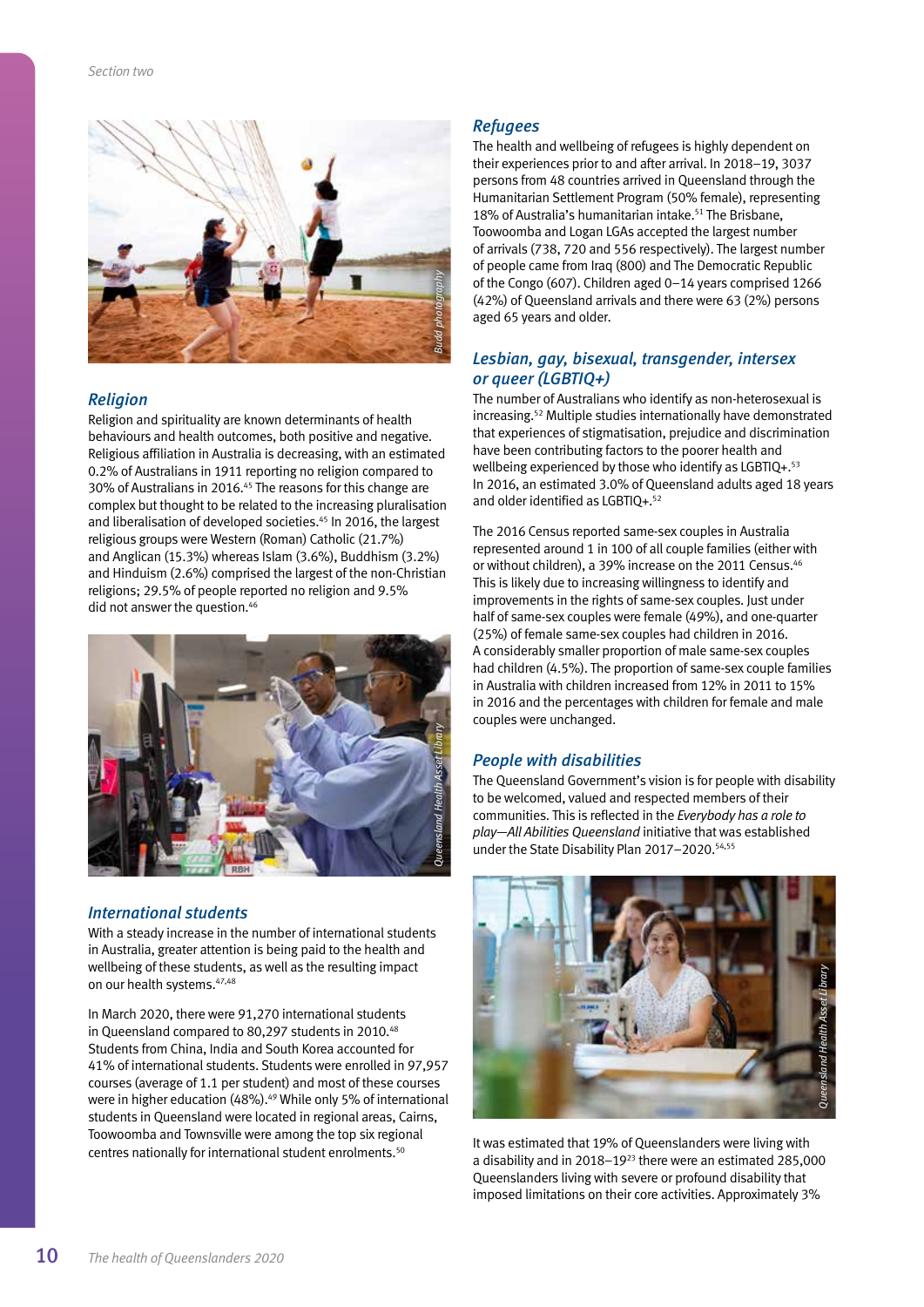of Queenslanders 15 years or older with a disability were living in cared accommodation.23 Of those in households, about one in four people were living alone. About 49% Queenslanders aged 65 years or older were living with a disability in 2018 an estimated 377,300 people. Among older Queenslanders, 14% were living with severe or profound disability.<sup>23</sup>

#### *Residents of aged care facilities*

Residents of aged care facilities are a growing demographic in Queensland as our population ages. The period of transition from independence to the need for residential aged care creates challenges for individuals, their families and service providers that significantly influence their physical and mental health and wellbeing. The needs of residents, and their caregivers, has received increasing attention in recent years, particularly through the Royal Commission into Aged Care Quality and Safety. In 2017–18 there were 49,158 people in residential aged care facilities in Queensland.56 Approximately 7% of the target population for residential aged care in Queensland (that is, adults aged 65 years and older and Aboriginal and Torres Strait Islander people aged 50–64 years) are living in aged care.<sup>57</sup>



In 2017–18, approximately 0.4% of men and 0.2% of women in residential aged care were less than 50 years of age—of those, 89% had a selfcare limitation, 63% had a movement limitation and 52% had a communication limitation.<sup>58</sup> In 2013-14, 15.5% of people aged less than 50 years who entered permanent residential aged care nationally were Aboriginal and Torres Strait Islander people compared to 6.6% of those aged 65 years and older. The proportion of people aged less than 50 years in aged care who identified as Aboriginal and Torres Strait Islander people has risen progressively since 2003-04 (9%).<sup>58</sup>

#### *Carers*

Carers are those people who look after someone, usually a relative or friend, who needs help with their day-to-day living. The recipients of care comprise those with a disability, mental health problems, a medical problem or the frail aged. It is estimated that it would cost \$60.3 billion annually to replace carers in Australia.23

About 11% of Australians will become an unpaid carer at some point and carers can be any age. In Queensland, approximately 10% of people are carers of whom 11.5% are young carers (carers under 25 years of age). Over half of carers (56%) are not working and not looking for work and 6% are in paid full-time work.59 Approximately 7% of Queensland carers identify as

Aboriginal and Torres Strait Islander persons and a further 10% are from culturally and linguistically diverse backgrounds. The most common primary diagnosis of care recipients is physical/spinal cord injury (20%), followed by autism (18%). The frail aged and people with dementia or Alzheimer's disease represent 7% and 8% of care recipients respectively. Half of Queensland's carers are providing 12 or more hours of care and support per day.<sup>60</sup>

#### *Prisoners and youth in detention*

Imprisonment and youth detention are largely consequences of adverse social, economic, physical and family environments. A history of child-abuse and domestic violence is common, and people in prison or detention often have complex pre-existing and ongoing health problems.<sup>61</sup>

In 2018, 8843 prisoners were in full-time custody in Queensland on an average day; 91% (8003) were males, 9.5% (840) were females and 31% (2781) were Aboriginal and Torres Strait Islander people.35 In 2018, there were 20,630 people in community-based correction facilities—76% (15,751) were males, 24% (4879) were females and 23% (4798) were Aboriginal and Torres Strait Islander people.35 The median age of adult prisoners was 33 years of age and overseas-born prisoners accounted for 12% of the Queensland adult prisoner population. The median aggregate sentence length was three years.

In Australia, children may be charged with a criminal offence if they are aged 10 years or older.<sup>62</sup> The upper age limit in the youth justice system is 17 years (at the time of the offence) in all states and territories. On an average night in the June quarter of 2019, there were 949 Australian youth in detention (90% male). Young Aboriginal and Torres Strait Islander people nationally made up about half (500 or 53%) of all those in detention on an average night in the June quarter of 2019 equating to a detention rate 21 times higher than other Australian youth.<sup>62</sup>



#### *The homeless*

The definition of homeless includes sleeping rough as well as staying in temporary, unstable or substandard accommodation. Homelessness is on the rise in Australia.<sup>63</sup> Homelessness can affect anyone at any stage of life and, although the causal pathways are complex in Australia, it is frequently a result of financial difficulties and family and domestic violence financial difficulties (47%), housing crisis (41%), and housing affordability stress (35%).<sup>64</sup>